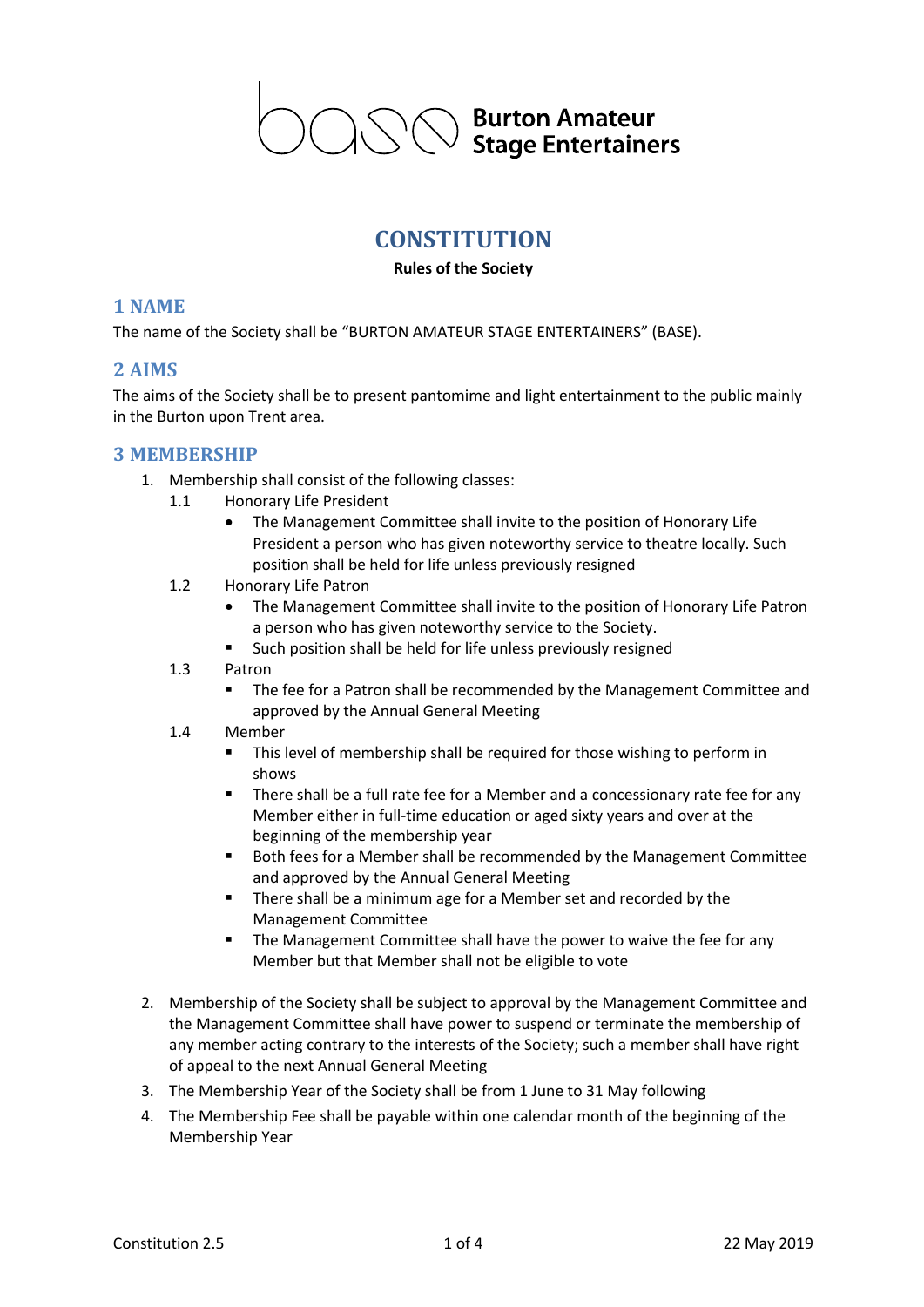#### **4 MANAGEMENT COMMITTEE**

- 1. In order to handle the day-to-day running of the Society the Management Committee shall be elected at the Annual General Meeting
- 2. The Management Committee shall comprise:
	- Chair
	- Vice-Chair
	- § Treasurer
	- Secretary (incl Recruitment)
	- Minutes Secretary
	- Publicity Secretary
	- Tickets & Patrons Secretary
	- Social Secretary
	- § Safeguarding and Welfare Officer
	- § Three Ordinary Committee Members
- 3. Only fully paid-up Members of the Society as described in Section 3 item 1.4 shall be eligible to serve on the Management Committee
- 4. Its members shall retire at the Annual General Meeting following but shall be eligible for reelection
- 5. Should the Chair resign mid-term then the Vice-Chair shall take the position of Chair. Should any other Member resign mid-term then Management Committee shall make an appointment to the vacant position
- 6. The Management Committee shall have power to
	- Appoint a Production Committee to put on the Pantomime or Show and co-opt this Committee with voting rights on matters specific to the Pantomime or Show onto the Management Committee
	- Co-opt members without voting rights onto the Management Committee
	- Form sub-committees for specific purposes

## **5 PRODUCTION COMMITTEE**

- 1. In order to present a Pantomime or Show a Production Committee shall be appointed by the Management Committee (working with the Director) and it shall comprise the following members:
	- Director
	- Producer
	- § Choreographer
	- Wardrobe Manager
	- Stage Manager
	- Co-opted Members
- 2. Its members shall retire on completion of the business of the Pantomime or Show

## **6 MEETINGS OF THE SOCIETY**

- 1. Annual General Meeting
	- The Annual General Meeting of the Society shall be held in each year (being not more than fourteen months after the holding of the preceding Annual General Meeting)
	- The meeting shall be held for the purpose of election of the Management Committee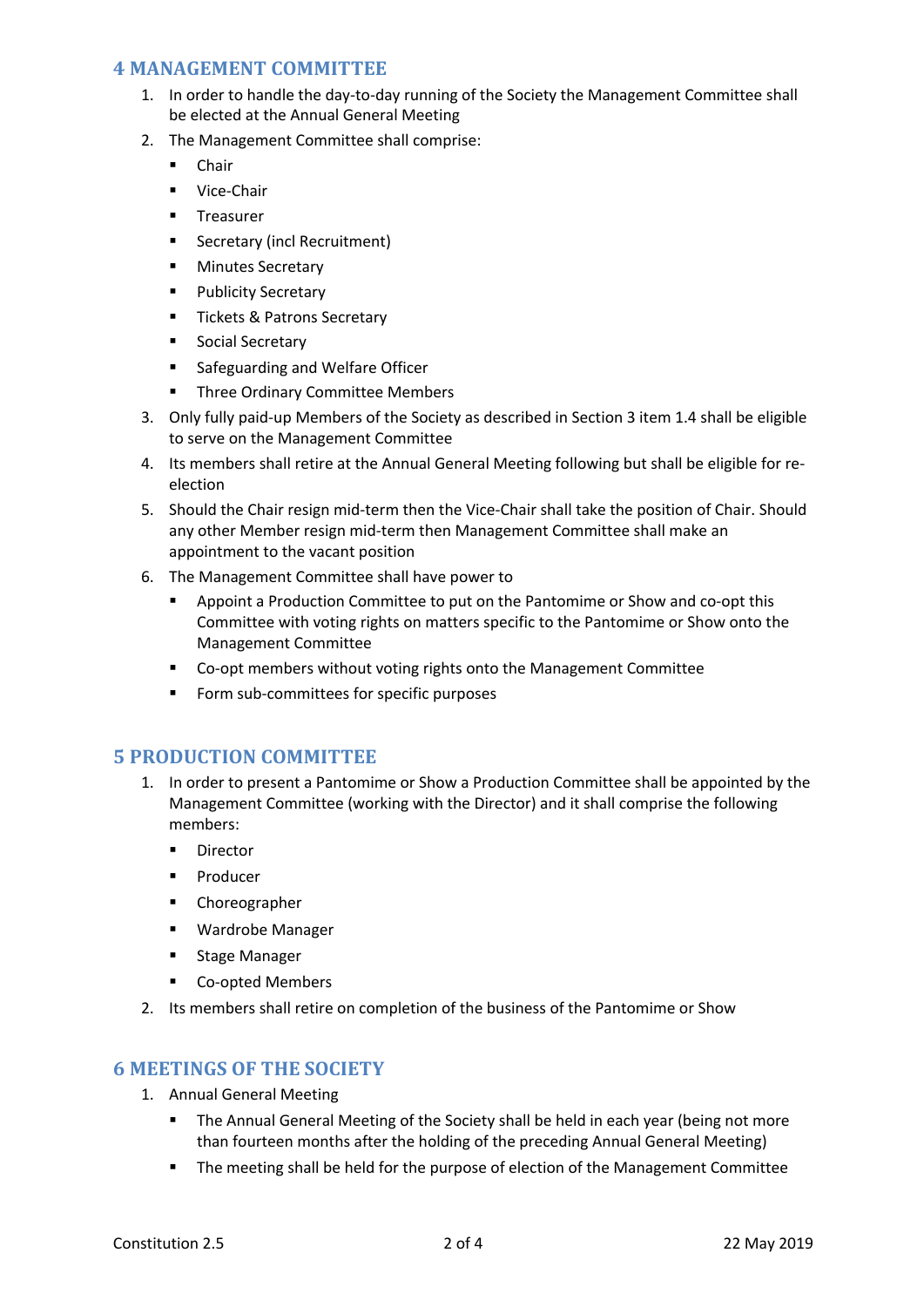and for the proposal of motions concerning the administration of the Society. Such motions shall be proposed by the Management Committee or by the Chair upon written request of at least fifteen Members. A Caretaker Chair shall supervise the election of the Chair

- In the event of a vote for the Chair being tied, members of the outgoing Management Committee (with the exception of the Chair) who are present at the AGM shall hold the casting vote
- In the event of a second tie  $-$  the outgoing Chair shall have the casting vote
- At least twenty-one days notice of the meeting shall be given to those eligible to attend and such notice will include the Agenda
- Only fully paid-up Members of the Society as described in Section 3 Item 1.4 who are in attendance shall be eligible to vote
- 2. Extraordinary General Meeting
	- § An Extraordinary General Meeting may be called by the Management Committee or by the Chair upon written request of at least fifteen Members and shall be held within four weeks of request
	- § The meeting shall be held for the purpose of proposing a single item of business
	- At least twenty-one days notice of the meeting shall be given to those eligible to attend and such notice will include the Agenda containing the single item of business
	- § Only fully paid-up Members of the Society as described in Section 3 Item 1.4 who are in attendance shall be eligible to vote
- 3. Management Committee
	- § Meetings of the Management Committee shall be held once a month during the Committee's term of office

## **7 QUORUM**

- 1. The Quorum for an Annual General Meeting shall be fifteen Members
- 2. The Quorum for an Extraordinary General Meeting shall be fifteen Members
- 3. The Quorum for a Meeting of the Management Committee shall be four Members

## **8** VOTING

- 1. Unless explicitly stated otherwise in this Constitution motions at meetings shall be decided by simple majority voting
- 2. The Chair shall not vote except in the event of a tie

## **9 FINANCE**

- 1. The funds of the Society shall be utilised for the aims of the Society. These funds shall not be used for distribution to Members of the Society except as re-imbursement of reasonable expenses
- 2. The Management Committee shall be responsible for handling funds of the Society and accounting for these at the Annual General Meeting
- 3. Any banking account shall be in the name of the Society and withdrawals from such an account shall be authorised by no fewer than two signatories as specified by the Management Committee. Normally the signatories shall be the Chair and the Treasurer but they shall neither be related nor reside at the same address
- 4. In the event of the Society being declared Dissolved any remaining surplus funds shall be